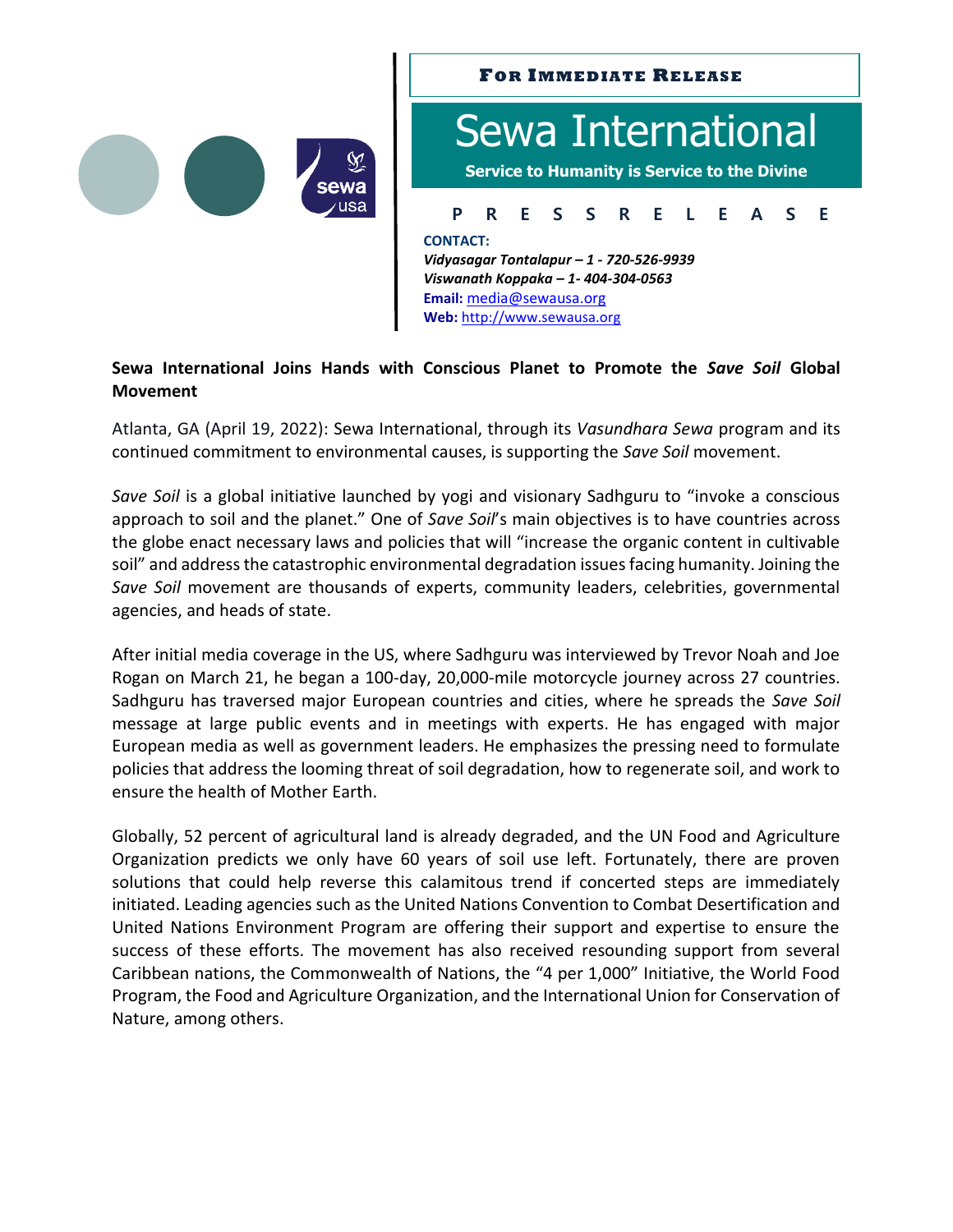

**Sadhguru at the United Nations in Geneva, joining the panel event "Save Soil: On Planetary and Human Well-Being". The panelists joining Sadhguru include (left to right) Nadia Isler (Office of the Director-General, United Nations), Dr. Naoko Yamamoto (World Health Organization), and Stewart Maginnis (International Union for Conservation of Nature).**

Sewa International will support *Save Soil*'s efforts through initiatives that engage its volunteers and the communities they live in. In alignment with the "Students for Soil" global initiative, Sewa will kick off a poster campaign involving the youth, amplifying their messages and designs through social media. Sewa then plans to continue the momentum by encouraging children to adopt and care for plants as well as join nature outings. These efforts reflect a commitment to join hands to facilitate Sadhguru's vision of spreading the *Save Soil* message to 3.5 billion people.

One thousand plus LEAD (a program engaging high school and college students) participants will be conducting various activities and managing campaigns bringing awareness about soil health to their communities. They will also be participating in the *Earth Day* poster campaign.

Sewa International's forty-three chapters will be conducting soil conservation and awareness activities. They will also be involved in observing *Earth Day* on April 23 and are organizing a national evening webinar to unite experts and environmental leaders. Those involved will take the "*Vasundhara Sewa*" pledge: "I pledge to take steps toward the betterment of my Mother Earth. I will spread awareness to others. I will expand my knowledge and actions to reduce the carbon footprint and improve the environment and my community." The pledge can be taken at [sewausa.org/savesoilpledge](https://sewausa.org/savesoilpledge).